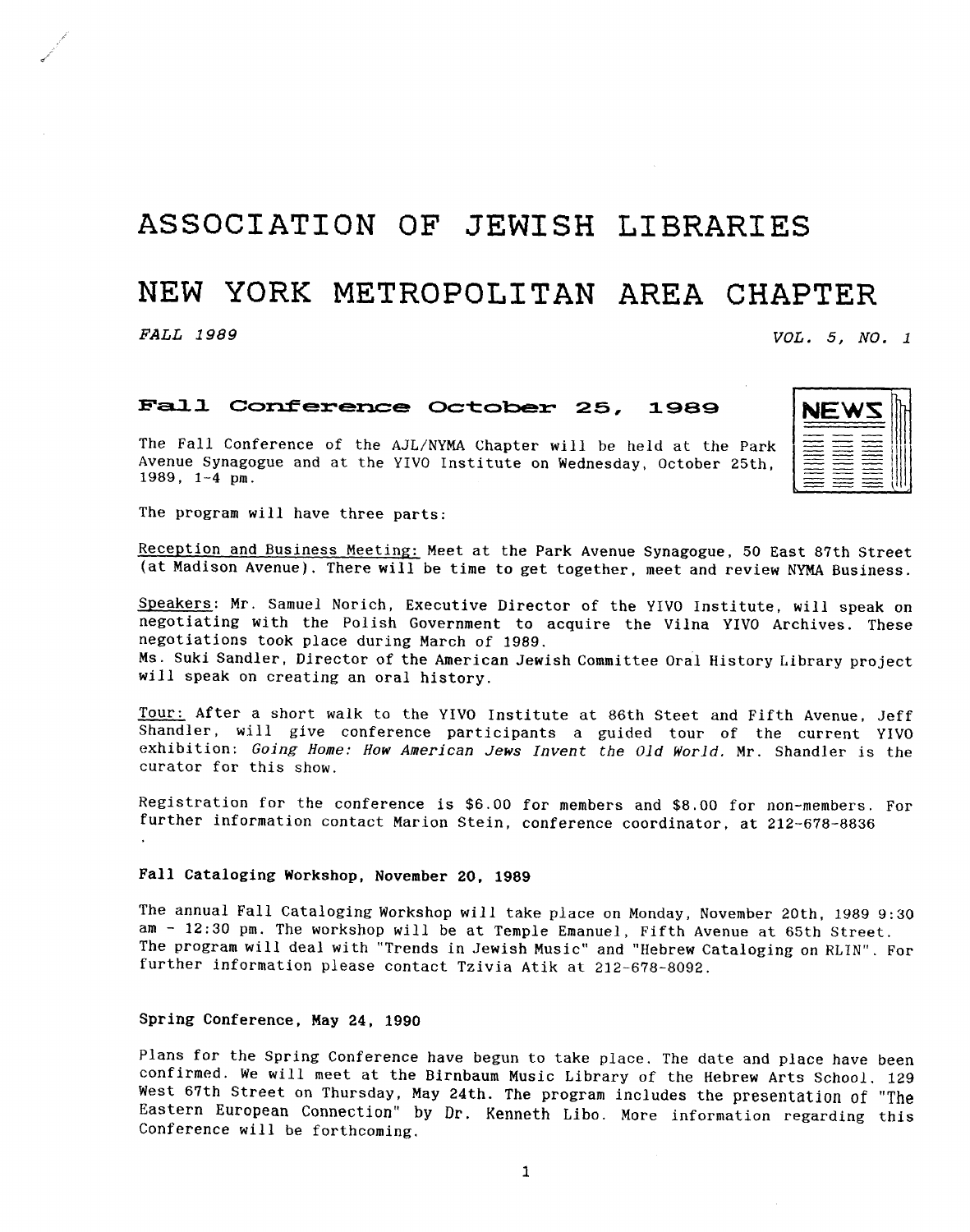## **FIRST INTERNATIONAL CONFERENCE OF**

## **ISRAELI AND JUDAI CA LI BRARI ANS**

Jerusalem, Israel July 2-6, 1990

SAVE THE DATE!! The preliminary brochure is out. Plans are set. This is a unique conference, a unique opportunity to visit Israel with other Judaica Librarians, opportunity to meet our Israeli counterparts. We will be celebrating the 25th anniversary of the Association of Jewish Libraries. The planning committee is working hard both in the United States and Israel to make this a first and a most rewarding conference. The conference will take place at the Ramada Renaissance Hotel in Jerusalem. Programming will be held simultaneously for the AJL's SSC and R&S divisions, ISLIC (Israeli Academic and Special Librarian) and ASS1 (Israeli Public, School and Community Librarians). Some sessions will be held jointly and will be devoted to all aspects of Jewish scholarship and librarianship. Presenters will include scholars of international repute and participants are expected from all corners of the globe as well as from the United States and Israel.

The Israel 1990 Committee is working full force to settle program arrangements with speakers, reach out to our colleagues in Europe (Eastern and Western), Australia, South Africa and South America enlisting their participation. Plans for simultaneous translations, conference proceedings, tours to Israeli libraries, general tours of Israel, foundation and corporate funding, exhibitions and group travel rates are all being worked on.

Start making your arrangements to attend this conference as it certainly will be one you wouldn't want to miss. For further information contact Edith Lubetski 212-340-7720.

#### Current **Exhibits** in the New York Area

The Jewish Museum recently opened an exhibit "Gardens and Ghettos: The Art of Jewish Life in Italy". This is a comprehensive exhibit depicting Italian Jewry's rich artistic legacy ion the visual arts, performing arts and literature. The show will be running through February 1st and should not be missed.

An exhibition "The Crown of All Wisdom: Hebrew Printing in Italy from the Fifteenth to the Eighteenth Centuries" opens at The **Library of** the Jewish Theological **Seminary of**  America **on** November 28th,1989. The exhibition contains over 60 items including Bibles, liturgical works, editions of the Talmud, and books on philosophy, kabbalah, literature and science. In addition, broadsides containing special prayers written for special communities in the times of distress as well as poems and riddles written for weddings, will be shown. Among the outstanding items on display will be examples of the earliest works printed in Hebrew, including the first illustrated Hebrew book, as well as many exceptionally rare works printed on vellum and blue paper. Group tours will be available beginning in December. For further information call Evelyn Cohen 212-678-8975.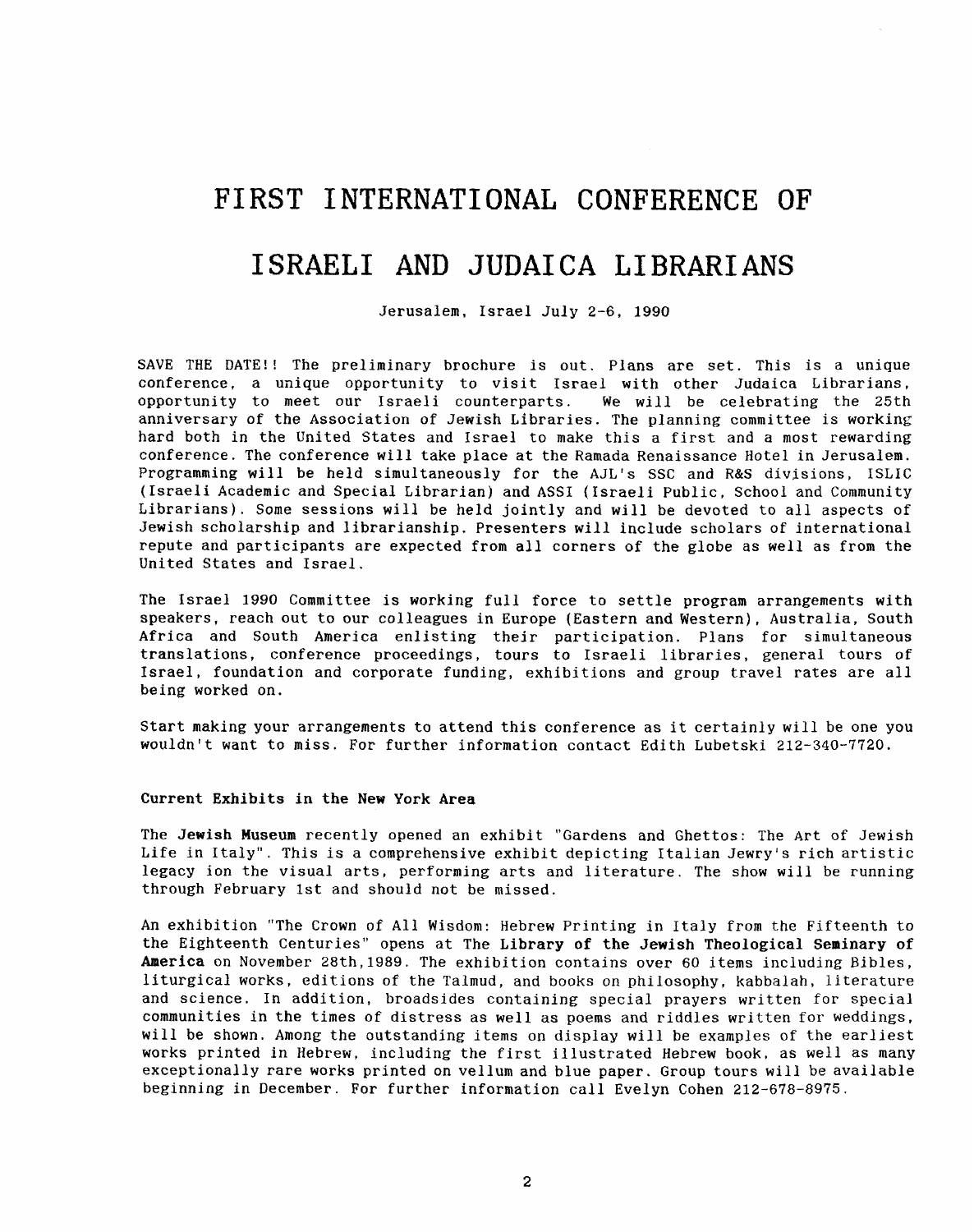#### **AJL CONFERENCE REPORT--AJL GOES TO WASHINGTON**

On Father's Day, **1989** AJL members and their guests arrived on Capitol Hill. It was a perfect day to begin what was to be one of our finest annual conventions. The organizers, the Washington, DC AJL chapter turned the town upside-down in order not to miss a single point of interest to Judaica librarians in and around our nation's capitol. They succeeded but we will concentrate here on the highlight of the convention; our visit to the Library of Congress.

It was a good feeling to be at the LC and to be treated like honored guests. We were welcomed like dignitaries and given in depth tours of many areas of the Library. The Judaica collection is an important part of our national library but the overwhelming feeling that one takes away is the universal scope of the collections. But it was important to note that even there, due to the information explosion in the last decades, they can no longer collect everything. This impressed on us the vital importance **of**  cooperation among libraries worldwide.

After a full day of programs including a particularly interesting session on preservation where we were able to see on slides the whole process of restoration used on the Washington Haggadah, we returned in the evening for a reception. After that, we were treated to a talk by Rabbi Abraham Karp who spoke most eloquently about the beginnings of the Judaica/Hebraica at LC. We all left the hall feeling very proud indeed to be heirs to the great traditions represented in that collection and even more to be Jews in America. It was a truly thrilling moment we shall all remember.

#### **EVENTS IN THE COMMUNITY**

The Friends of The Library of the Jewish Theological Seminary report two forthcoming events. NYMA members are welcome to attend.

December **11,** 1989 Bloch Quartet performing a Concert of Jewish Music Feinberg Auditorium, *8* pm

March 7th, **1990** Dr. Menahem Schmelzer Lecture: "Hebrew Printing in Italy: Religion, Culture and Economics" Feinberg Auditorium, 8 pm

#### **A MESSAGE FROM ESTHER NUSSBAUM, PRESIDENT AJL-NYMA 1988-1990**

At the last AJL national convention in Washington, D.C. (June 1989), our dynamic president, Marcia Posner, focus4ed considerable attention on chapter relations. She urged that National AJL make extreme effort to encourage the formation of local chapters and to help stimulate professional activities. For those chapters already functioning, the discussion centered on how to make members realize the importance of membership in national AJL. Marcia Posner averred that local members who do not belong to national AJL are not really functioning well as librarians. They learn about library matters only when people who are members of AJL bring them the information.

Several new activities were approved for AJL pursue. Jean Lettofsky, librarian of the Cleveland College of Jewish Studies, is Chapter Relations coordinator. She is in charge of putting the program into operation.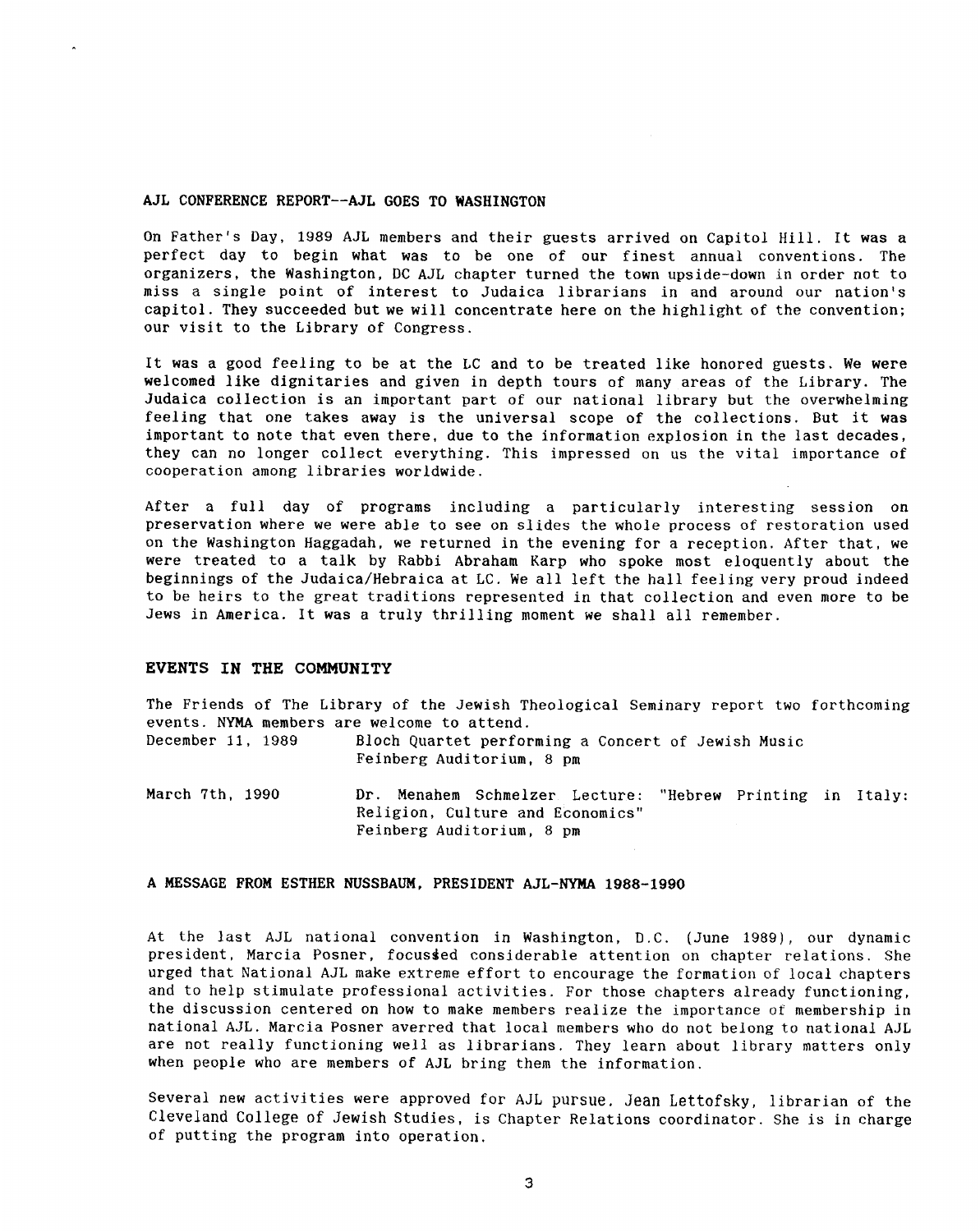#### How does this relate to AJL-NYMA?

We are not a dues paying local chapter and we have not kept a record of who-on our mailing list-is a member of national AJL. We try to encourage membership in national by a fee structure for our programs which offers a discount for members.

Our twice-yearly conferences and our many workshops have been and hopefully, will continue to be, on a very high level; we should be able to convince our colleagues that membership in national is a very important affiliation.

My own professional training at Columbia emphasized that librarians should be information specialists and service-oriented. No matter what a person's particular work assignment, **he** or she should consider every aspect of the profession relevant. **<sup>A</sup>** librarian should be informed of aspects of print and non-print media, computer applications, and, in the Jewish area, history, contemporary issues, etc.

Since our inception just a brief six years ago, our conferences and workshops are planned to keep the librarians/educators of NYMA informed of the resources and developments in all areas of Jewish Librarianship. PLEASE BE COMMITTED TO ATTEND.

A good year to all.

Esther Nussbaum, President AJL-NYMA **1988-1990** 

## Editorial Box

#### **NEW APPOINTMENTS:**

The Library of the Jewish Theological Seminary of American reports the following additions to their professional staff: Roger Kohn - archivist, Clifford Miller -Rabbinics cataloger, Judith Rosensveig - cataloger Jay Rovner - Manuscript Bibliographer,and Marion Stein - music librarian.

#### **SUMMARY OF EXECUTIVE BOARD MEETING**

The Executive Board met on September 15th at the Jewish Theological Seminary Library. Planning of future events and setting the **1989-90** calendar were discussed. **A** motion was passed to permit the purchase of the **NYMA** mailing list to members and their organizations. **A** fee of \$25.00 for one time use of the list or a yearly subscription to the list, at \$50.00 per academic year are available. Please contact Naomi Steinberger /at 212-678-8982 for lists.